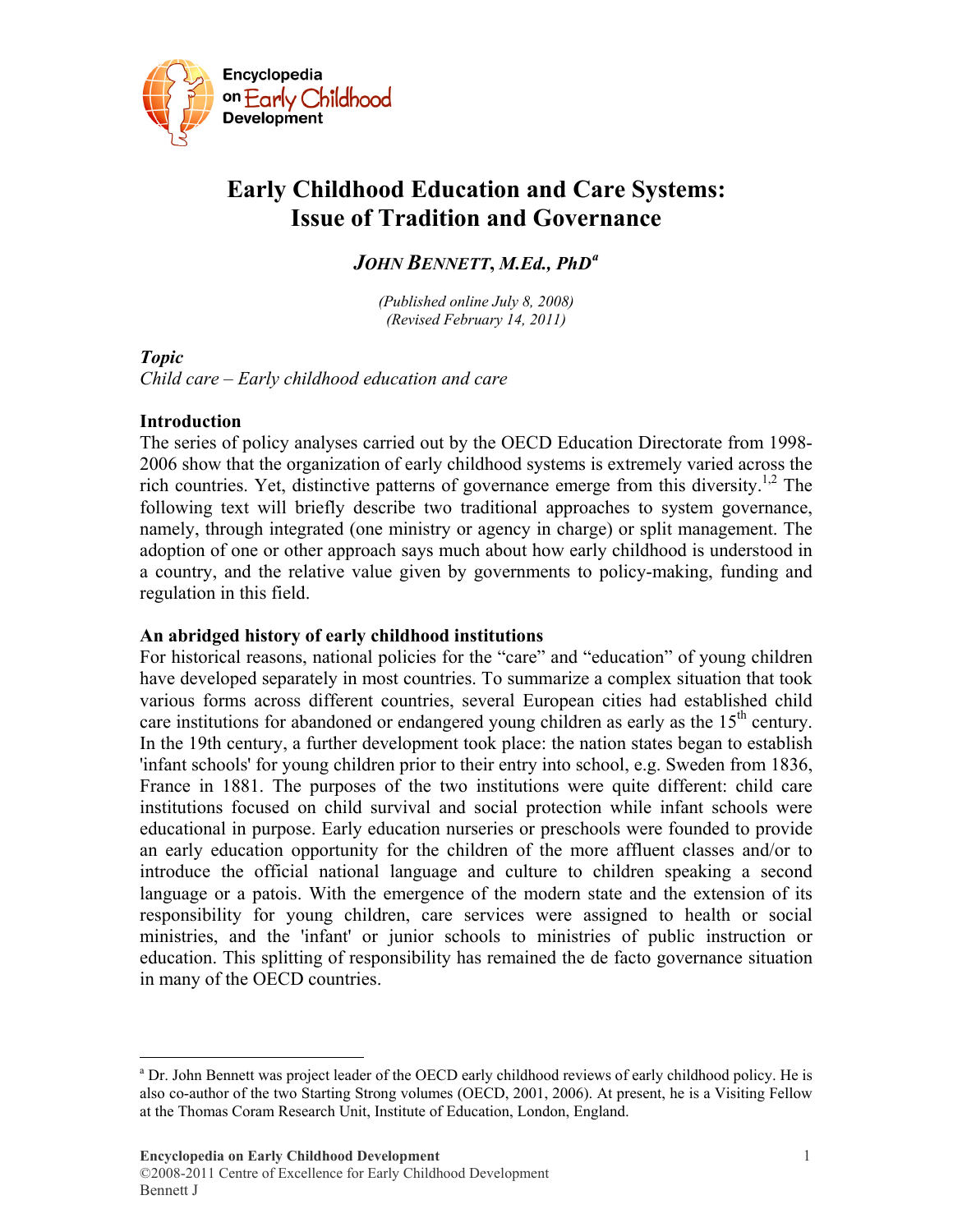Unlike most other countries, the Nordic countries further developed their early childhood systems in the immediate post-Second World War period. From the 1950s, a growing number of women began to access the labor market in these countries, with in consequence, a growing demand for child care services. As both infant schools and the original social care services were administered at local level, local administrations – for the sake of efficiency – combined these services, generally under the responsibility of social affairs. A new integrated sector emerged, administered at national level by the ministry of social affairs. A parallel development also took place in the same period in the Soviet zone of influence, with countries integrating children's services, generally under the ministry of education. More recently, other countries have followed suit. Influenced by a growing concern to give form to the notion of lifelong learning, Iceland (1976), New Zealand (1989), Spain (1990), Slovenia (1993), Sweden (1996), England and Scotland (1998), Norway (2005) and Netherlands (2007) have brought early services into the ambit of education, with more or less success depending on the country.

### **Consequences of split system governance**

In split systems, responsibility for services is divided among several ministries. This fragmentation of responsibility seems to be based more on traditional divisions of government than on the actual needs of families and young children. In the U.S., for example, the U.S. General Accounting Office noted that in 1999, 69 federal programs provided or supported education and care for children. Nine different federal agencies and departments administered these programs, though most were operated by the U.S. Department of Health and Human Services and the U.S. Department of Education.<sup>3</sup> In general, across the OECD countries, the separation of management has been translated into a two-tier organization of services: 'child care' for the younger children followed by 'pre-primary education' for three, four or five-year-olds. The result is often a fragmentation of services and a lack of coherence for children and families. Care and early education institutions differ greatly in their funding requirements, operational procedures, regulatory frameworks, staff-training and qualifications.

Child care services, in particular, suffer from this division of auspices. They tend to be less developed in terms of coverage, and in some countries, the child care field is a patchwork of private providers and individual family day carers. Affordability to parents is often an issue, and as a result, low-income groups may be excluded from access to centre-based services, unless government financed targeted services are available. Frequently, staff – almost exclusively female – have low educational qualifications and wages, and may not be given employment contracts or insurance. In the area of private provision, a current trend is for smaller services to be bought up by larger commercial companies, some of which lobby for greater deregulation of the field. A further fragmentation of child care services can be seen under governments that see early care as a private responsibility for parents, and not as a public responsibility. This has often been the approach in the liberal market economies (of the countries reviewed by the OECD: Australia, Canada, Ireland, Korea, the Netherlands, the United Kingdom and the United States). These countries generally acknowledge governmental responsibility for preschool education from the ages of 3-5 years (only at five years in some countries), in particular for children from disadvantaged or 'at-risk' backgrounds. By contrast, care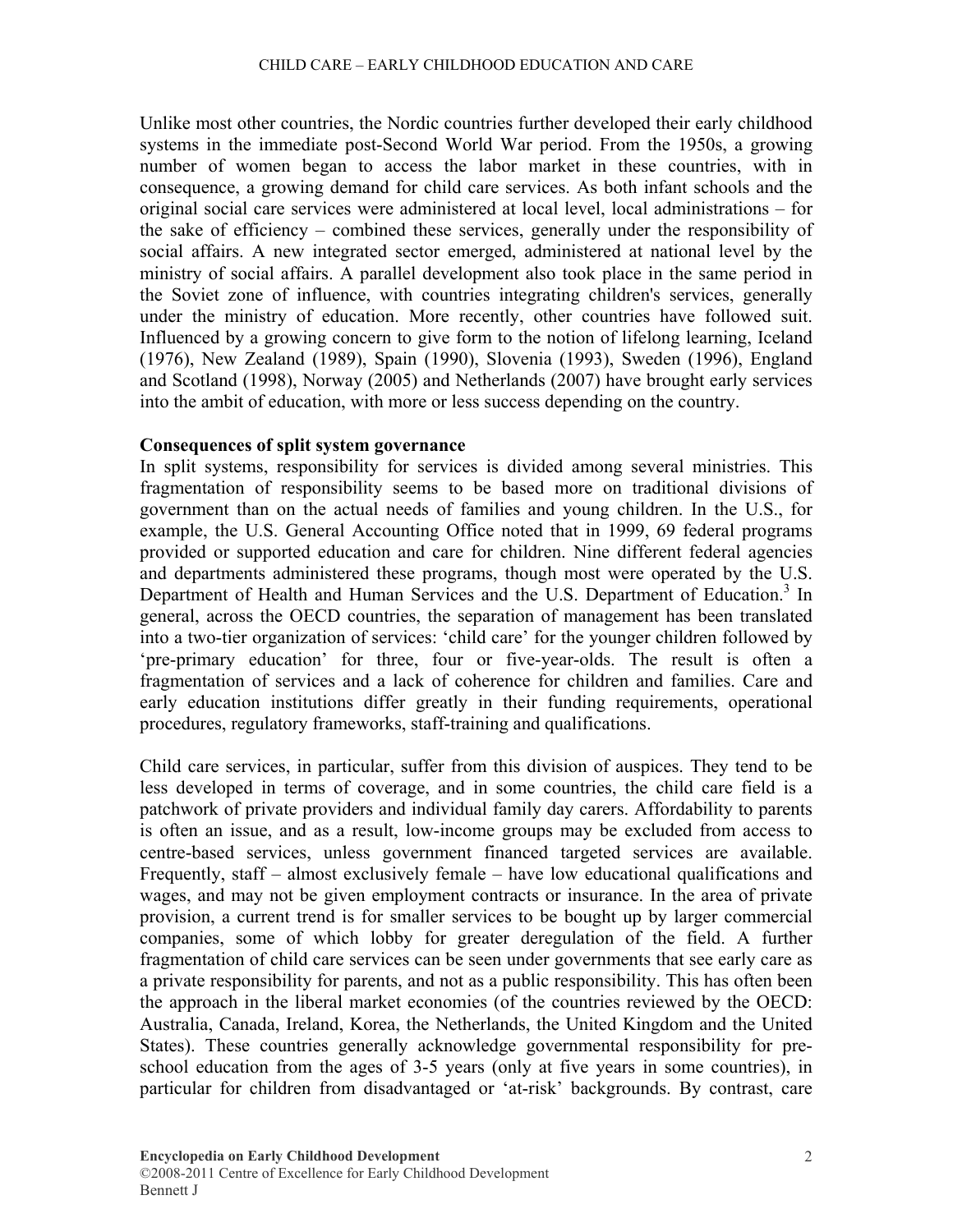arrangements for children under 3 are considered to be a parental responsibility, and (depending on income, and/or the need to stimulate the labor market participation of women) parents may or may not be assisted to purchase child care in the market place.

# **Integrated services**

Countries that integrate their services under one ministry or agency generally achieve more co-ordinated and goal-oriented services of a higher quality. In the Nordic countries, for example, municipal authorities ensure delivery of integrated services either directly or through contracted providers, who must follow public regulations and quality requirements. Highly subsidized services are widely available to parents. Pedagogues, educated to tertiary level, staff the early childhood centers, and enjoy employment contracts and remuneration roughly equivalent to primary school teachers. Services in the Nordic countries have so far avoided the weaknesses of the public early education systems of the liberal economies which, because of their close connection with primary education, often practice very inappropriate child-staff ratios and are unavailable on a full-day, all-year basis. By contrast, the Nordic countries that have transferred responsibility for early childhood services to education ministries – as was the case with Norway (2005) and Sweden (1996) – continue to open all year round on a full-day basis and practice low child:staff ratios that favor both individual attention from pedagogues and the agency of the child.

# **Recent Research Results**

A recent study, Caring and Learning Together<sup>4</sup> examined five countries - Brazil, Jamaica, New Zealand, Slovenia, and Sweden - that have integrated their childcare and early education administrations. The study suggests that the consequences of integration within education have been generally very positive. Access and enrolments increased significantly for all children but especially for the age group 1-3 years. The status, recruitment levels, training and employment conditions of staff improved significantly. In other respects such as curriculum development or pedagogical work, results were also very positive. For example, in New Zealand, the link with education inspired the creation of the Te Whariki curriculum and a specific learning evaluation instrument called Learning Stories.<sup>5</sup> The New Zealand Report written for the study states: "If there had not been prior integration of services under Education, it is unlikely that New Zealand would have had a curriculum as innovative and as widely inclusive of early childhood education services as Te Whāriki..." Even more striking has been the transformation of the New Zealand early childhood workforce: higher qualifications for staff and improvements in pay supported by the creation in 1994 of a combined union for early childhood and primary school teachers. Since integration within education, "there has been continued growth in the number of students in, and graduates from, early childhood teacher education colleges."6

# **Conclusions**

The type of governance structure in place strongly influences the coverage and quality of early childhood services within a country. Split systems often mean a weakly regulated child care sector and a "junior school" approach to early education. In the child care sector, the quality of the learning environment is often poor because of weak state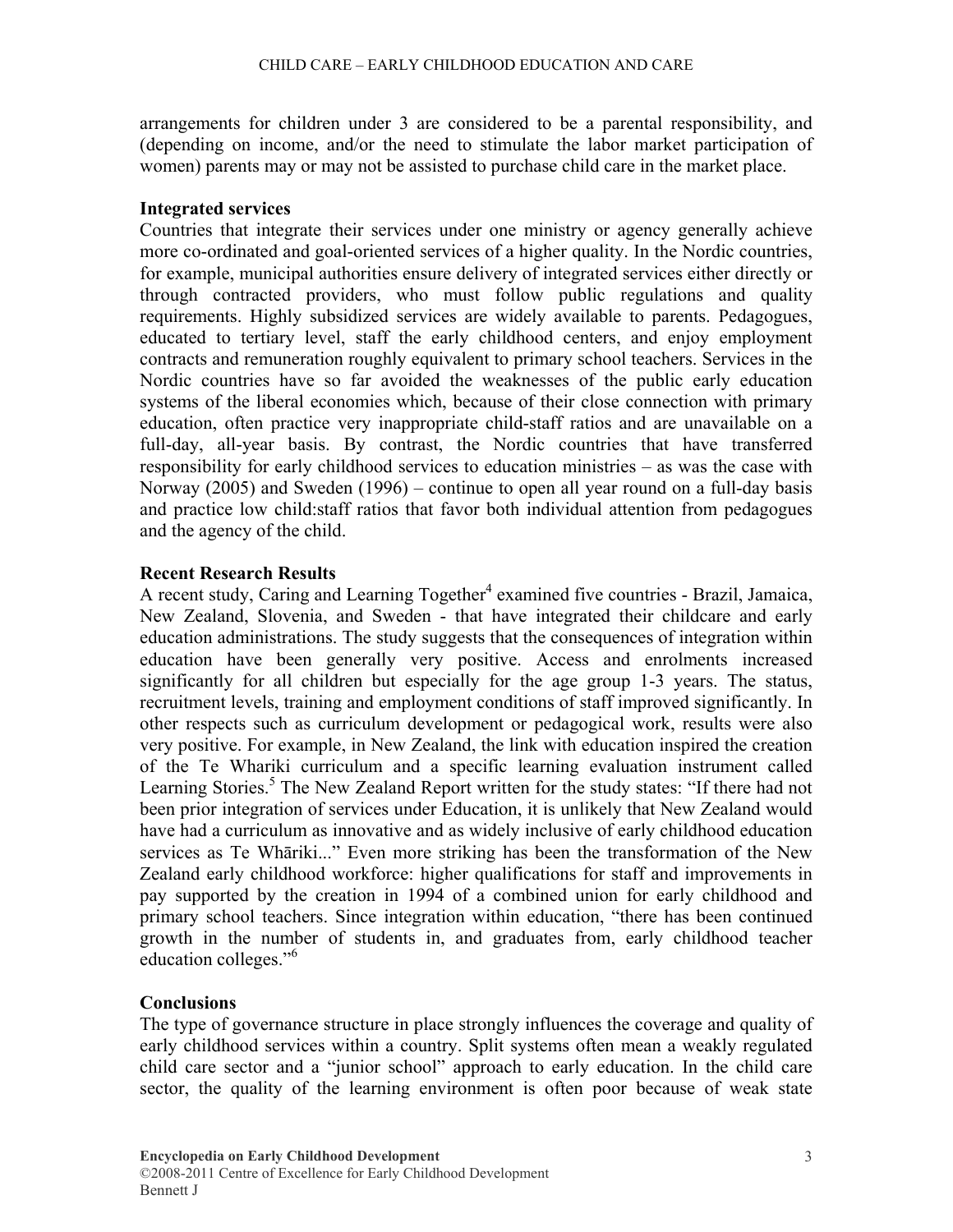investment and low staff qualifications and work conditions. In parallel, in split systems, the early education sector may be directed toward academic goals and be characterized by high child:staff ratios and a neglect of the child's natural learning strategies. Even in countries in which strong efforts are being made to improve quality in both the child care and early education systems, for example, in Belgium Flanders, the legacy of the past is difficult to overcome. The integrated systems of the Nordic countries seem to offer a more balanced approach to care and education. These countries provide affordable and comprehensive networks for all families needing services, and their approach to child development and learning is respectful of the young child's age, strengths and needs.

### **Implications**

ECCE services can be integrated successfully within a number of policy domains, as long as young children are an important focus of the ministry in charge. In situations of severe poverty, good reasons are present to continue a health/well being approach to children 0- 3 years and their families, hoping that the huge opportunity for cognitive stimulation and language development in this period will not be neglected. However, if the benefits sought from integration include: (1) universal entitlement, (2) affordable access, (3) a unified and well educated workforce, (4) enhancing learning for all ages, and (5) smoother transitions for young children, then integration of care services within the education sector would seem more likely to deliver such benefits

# **To learn more on this topic, consult the following sections of the Encyclopedia:**

- How important is it?
- [What do we know?](http://www.child-encyclopedia.com/en-ca/child-care-early-childhood-education-/what-do-we-know.html)
- [What can be done?](http://www.child-encyclopedia.com/en-ca/child-care-early-childhood-education/what-can-be-done.html)
- [According to experts](http://www.child-encyclopedia.com/en-ca/child-care-early-childhood-education/according-to-experts.html)
- [Key messages](http://www.child-encyclopedia.com/en-ca/child-care-early-childhood-education/key-messages.html)

# **REFERENCES**

- 1. OECD. *Starting Strong: Early childhood education and care.* Paris, France: OECD; 2001.
- 2. OECD. *Starting Strong II: Early childhood education and care.* Paris, France: OECD; 2006.
- 3. US General Accounting Office. *Early education and care: overlap indicates need to assess crosscutting programs*. Washington, DC: US General Accounting Office; 2000. GAO/HEHS-00-78.
- 4. Kaga Y, Bennett J, Moss P. *Caring and learning together: A cross-national study on the integration of early childhood care and education within education*. Paris, France: UNESCO; 2010.